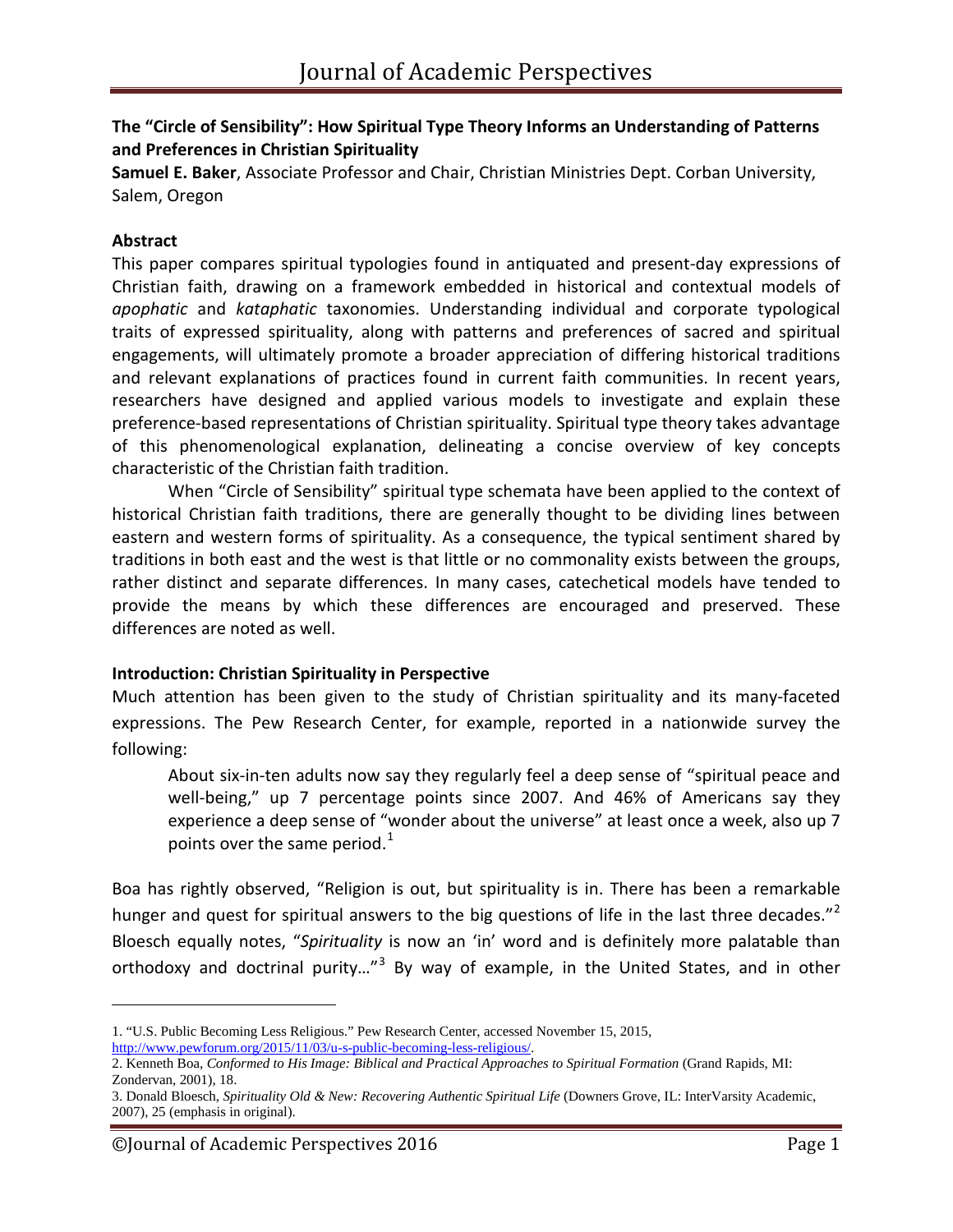countries, there has been an increase in undergraduate and graduate level course offerings focusing on the methodological study and self-expression of spirituality.<sup>[4](#page-1-0)</sup> Specifically:

A steady number of graduate students are choosing spirituality as an area of specialization. Courses in the discipline are multiplying at the undergraduate and graduate levels. The tools of research and the organs for the communication of research are being developed. Serious and ongoing discussion is being pursued in academic societies and institutions.<sup>[5](#page-1-1)</sup>

But what is "Christian spirituality" in the first place? In some cases, the study of Christian spirituality has focused on "particular ways in which Christian men and women have come to understand, value, and direct their lives as disciples of Jesus of Nazareth in their own worlds."<sup>[6](#page-1-2)</sup> In more general terms, however, investigators of Christian spirituality have simply noted that a spiritual life is concerned with our relationship with God,<sup>[7](#page-1-3)</sup> or that spirituality in the "Christian" sense is the way we live out our calling under the cross of Christ.<sup>[8](#page-1-4)</sup> Narrowing the definition to current evangelical Christianity, especially in the West, spirituality may be viewed as a journey of the spirit, beginning with the gift of forgiveness and progressing through faith and obedience on a continuing journey *with* Christ rather than a journey *to* Christ. [9](#page-1-5)

For others, however, spirituality has been viewed as something more tangible something that can be observed, objectified, and deliberately directed. Some contend, "Spirituality deals with material that often cannot be understood except through analogy with personal experience."<sup>[10](#page-1-6)</sup> Others simply claim, "Spiritual values, and the distinction between good and evil, are discerned from within the Christian tradition."<sup>[11](#page-1-7)</sup> And some, too, have sought to understand spirituality within the context of strict empirical investigation.<sup>[12](#page-1-8)</sup>

Methodologies for the study of spirituality have been many and diverse, sprouting up at an ever-increasing rate. Kinerk, for example, proposes the study of spirituality within the strict context of a historical understanding of faith as seen through different schools of thought, or ecumenical traditions that have held constant across time (i.e., Protestant and Catholic

<span id="page-1-0"></span><sup>4.</sup> Sandra Schneiders, "Spirituality in the Academy," in *Exploring Christian Spirituality: An Ecumenical Reader*, ed. Kenneth Collins (Grand Rapids, MI: Baker Books, 2000), 266.

<span id="page-1-1"></span><sup>5.</sup> Ibid, 264.

<span id="page-1-2"></span><sup>6.</sup> Charles Healey, *Christian Spirituality: An Introduction to the Heritage* (Staten Island, NY: Alba House, 1999), xii-xiii.

<span id="page-1-3"></span><sup>7.</sup> John Westerhoff, *Spiritual Life: The Foundation for Preaching and Teaching* (Louisville, KY: Westminster John Knox Press, 1994), 53.

<span id="page-1-4"></span><sup>8.</sup> Donald Bloesch, "Is Spirituality Enough? Differing Models for Living," in *Roman Catholicism: Evangelical Protestants Analyze what Divides and Unites Us*, ed. John Armstrong (Chicago, IL: Moody Press, 1994), 143. 9. Boa, *Conformed*, 19.

<span id="page-1-6"></span><span id="page-1-5"></span><sup>10.</sup> Schneiders, "Spirituality in the Academy," 262.

<sup>11.</sup> Richard Hosmer, "Current Literature in Christian Spirituality," *Anglican Theological Review* 66, (1984): 425.

<span id="page-1-8"></span><span id="page-1-7"></span><sup>12.</sup> See: K. Edwards, W. Slater, T. Hall, A. Oda, & B. Eck, "Assessing Spiritual Functioning Among Christian College Students" (paper presented at the convention of the American Psychological Association, San Francisco, CA, August 24, 2001). James Goalder, "Christian Development and Religious Typologies: A Proposed Theory and Tests of its Validity," *Dissertation Abstracts International*, 51 (07B), 354B (1990). (UMI No. 9025879), 169-182. & Ralph Piedmont, "Spiritual Transcendence and the Scientific Study of Spirituality," *Journal of Rehabilitation* 67, (2001): 4-14.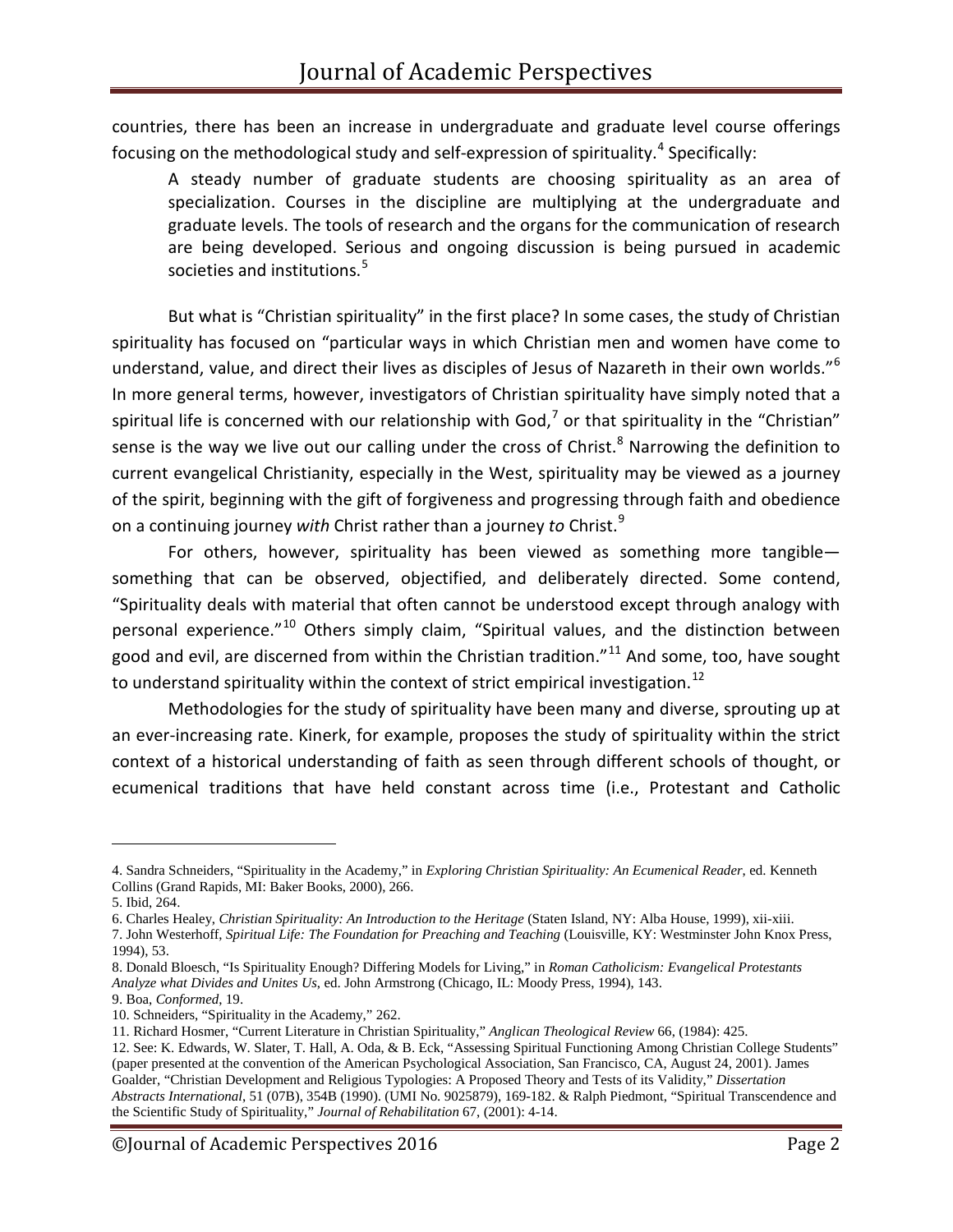traditions in particular).<sup>[13](#page-2-0)</sup> Magill and McGreal stress a methodological study of spirituality as viewed through the greatest thinkers and theologians throughout Christian history.<sup>[14](#page-2-1)</sup> Schneiders asserts, "…spirituality is ecumenical, interreligious, and cross-cultural. This does not mean that every investigation in the field is comparative in nature but rather that the context within which spiritual experience is studied is anthropologically inclusive."<sup>[15](#page-2-2)</sup> One way the ecumenical, interreligious, and cross-cultural task of investigating spirituality has been accomplished is by grouping the study and application of spirituality into the broader context of "spiritual formation."<sup>[16](#page-2-3)</sup> Concerning the methodological study of spirituality in strictly empirical terms, Holmes provides a word of caution related to the end goal. He warns, "…in *all* methods [of spiritual inquiry] the ultimate goal is union with God."<sup>[17](#page-2-4)</sup> Even this underscoring of "union with God" is met with inquisitive purpose, as people of faith attempt to determine how spirituality on personal and corporate levels are assessed and applied.

More recently, emerging theories and understandings of spirituality have been developed through phenomenological frameworks of spiritual typologies. Bloesch, for example, suggests that the "role of spirituality in Christian life and thought will become more evident when seen against the background of a comparative analysis of various *types* of spirituality," [18](#page-2-5) A point with which Ware agrees: "There are differences in the way people feel about and respond to patterns of worship… there are *types* of spirituality," and these "types" help us to understand where one fits within the community of faith.<sup>[19](#page-2-6)</sup> Moreover, these "types," as Sager emphasizes "may properly be called spiritual" insofar as they "help a person attend to the presence of Christ." [20](#page-2-7)

In other words, those concerned with analyzing and codifying spirituality have affirmed the intermingling role of spiritual typologies play within a worshiping congregation, which provides variety, role models, and choices for individual spiritual growth and shared group experiences. This understanding is one of a growing capacity for each type to be more fully expanded, while at the same time avoiding unhealthy extremes. $^{21}$  $^{21}$  $^{21}$  As a result a more altruistic and more helpful end then becomes, "A faith community desiring to embody this wholeness

<span id="page-2-0"></span><sup>13.</sup> E. Kinerk, "Toward a Method for the Study of Spirituality," *Review for Religious* 40, (1981): 3-19.

<span id="page-2-1"></span><sup>14.</sup> Frank Magill and Ian McGreal, *Christian Spirituality: The Essential Guide to the Most Influential Spiritual Writings of the Christian Tradition*, (San Francisco, CA: Harper & Row, 1988).

<sup>15.</sup> Schneiders, "Spirituality in the Academy," 261.

<span id="page-2-4"></span><span id="page-2-3"></span><span id="page-2-2"></span><sup>16.</sup> See: Bloesch, "Is Spirituality Enough." Boa, *Conformed to His Image*. Trish Greeves, "Nurturing Spirituality in the Local Church," *Clergy Journal* 78, (2002): 5-7. & G. L. Rediger, "Spiritual Formation, Etc.," *The Clergy Journal* 09, (2001): 13-16. 17. Urban T. Holmes, *A History of Christian Spirituality: An Analytical Introduction* (Harrisburg, PA: Morehouse Publishing, 2002), 4 (emphasis added).

<span id="page-2-5"></span><sup>18.</sup> Bloesch, "Is Spirituality Enough," 143 (emphasis added).

<span id="page-2-6"></span><sup>19.</sup> Corinne Ware, *Discover Your Spiritual Type: A Guide to Individual and Congregational Growth* (New York, NY: The Alban Institute, 1995), 2 (emphasis added).

<span id="page-2-7"></span><sup>20.</sup> Allen Sager, *Gospel-centered Spirituality: An Introduction to our Spiritual Journey* (Minneapolis, MN: Augsburg Fortress, 1990), 10.

<span id="page-2-8"></span><sup>21.</sup> Greeves, "Nurturing Spirituality," 6.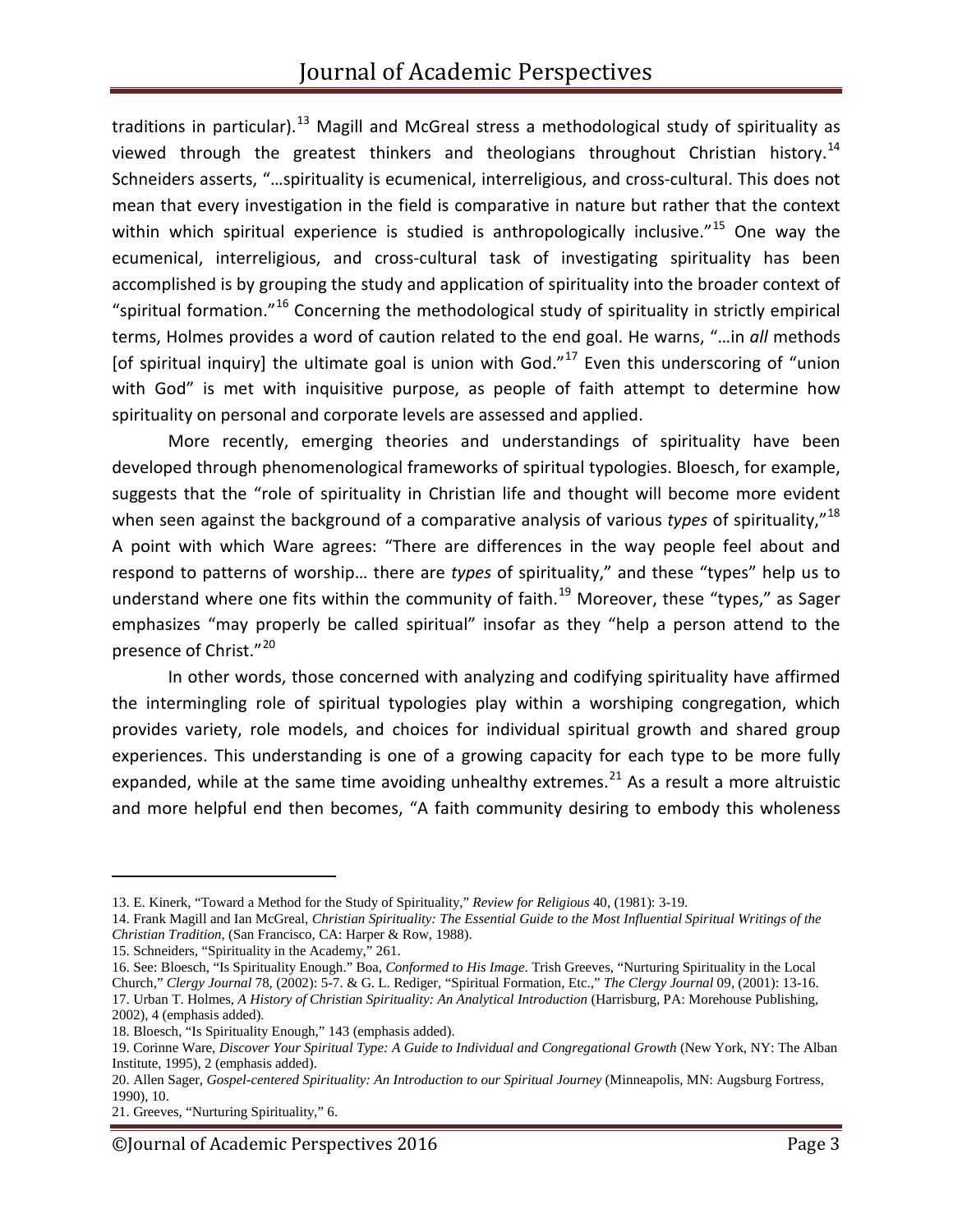must nurture and validate each spiritual type… an awareness of differing spiritual types can help a church become more compassionate, welcoming, and responsive to all its members."<sup>[22](#page-3-0)</sup>

#### **Self-Disclosure: A Path to the Theory of Spiritual Types**

At one time or another, we all will encounter a "type." Such classifications and arrangements are evidenced in a wide array of structures and systems. The anthropologist, for example, speaks of Population and Clinal models. The biologist utilizes nomenclature like "Animal," "Bacterial," "Plant," "Fungi," "Virus," etc. The zoologist divides animal life between Kingdom, Class, Order, Genus, Species, and Variety. In the realm of Philosophy, one talks of Metaphysics, Epistemology, Ontology, Axiology, and so on... I suppose one might even say a "solipsist" could easily classify herself as a perfect, or complete, type of herself. Theologians have also commonly divided themselves along corridors of Systematic, Historical, Biblical, and Practical strands.

Some of the more common and familiar types have to do with things like personality, leadership, temperament, learning, character, ethnicity, social class, gender, and other such taxonomies and/or groupings. Assembling an understanding of who we are according to typologies helps in comprehending and appreciating ourselves as individuals, groups, cultures, and societies. It really is no different when considering "spiritual types." Understanding the individual and corporate traits of expressed spirituality, along with the patterns and preferences of our sacred and spiritual engagements, will ultimately promote a broader view of our unique place within the historical traditions of our religion, as well within our local communities of faith.

As types relate to specific individuals, every person has a story to tell—a story of where they were born, how they were raised, what they have accomplished throughout their lifetime and how they hope a life well-lived will someday end. In the midst of self-reporting one can articulate thoughts, feelings, hopes and dreams, as well as things uniquely spiritual. And while some individuals view spirituality as an indefinable reality, neither capable of being objectively observed or codified, others have found—through systematized methods of self-disclosure ways to unmask the dynamics of faith, which ultimately leads to the development of theoretical underpinnings and generalizable understandings of spirituality.

Laing, for example, advocates using a wide array of self-disclosing techniques in obtaining generalized personal data. $^{23}$  $^{23}$  $^{23}$  Such procedures include, but are not limited to observation, personal interview, standardized assessment tests, surveys, questionnaires, written narratives, etc. Some researchers have questioned the reliability of self-reporting

<span id="page-3-0"></span><sup>22.</sup> Ibid, 6.

<span id="page-3-1"></span><sup>23.</sup> Joan Laing, "Self-report: Can it be of Value as an Assessment Technique?" *Journal of Counseling and Development* 67 (1988): 60-61.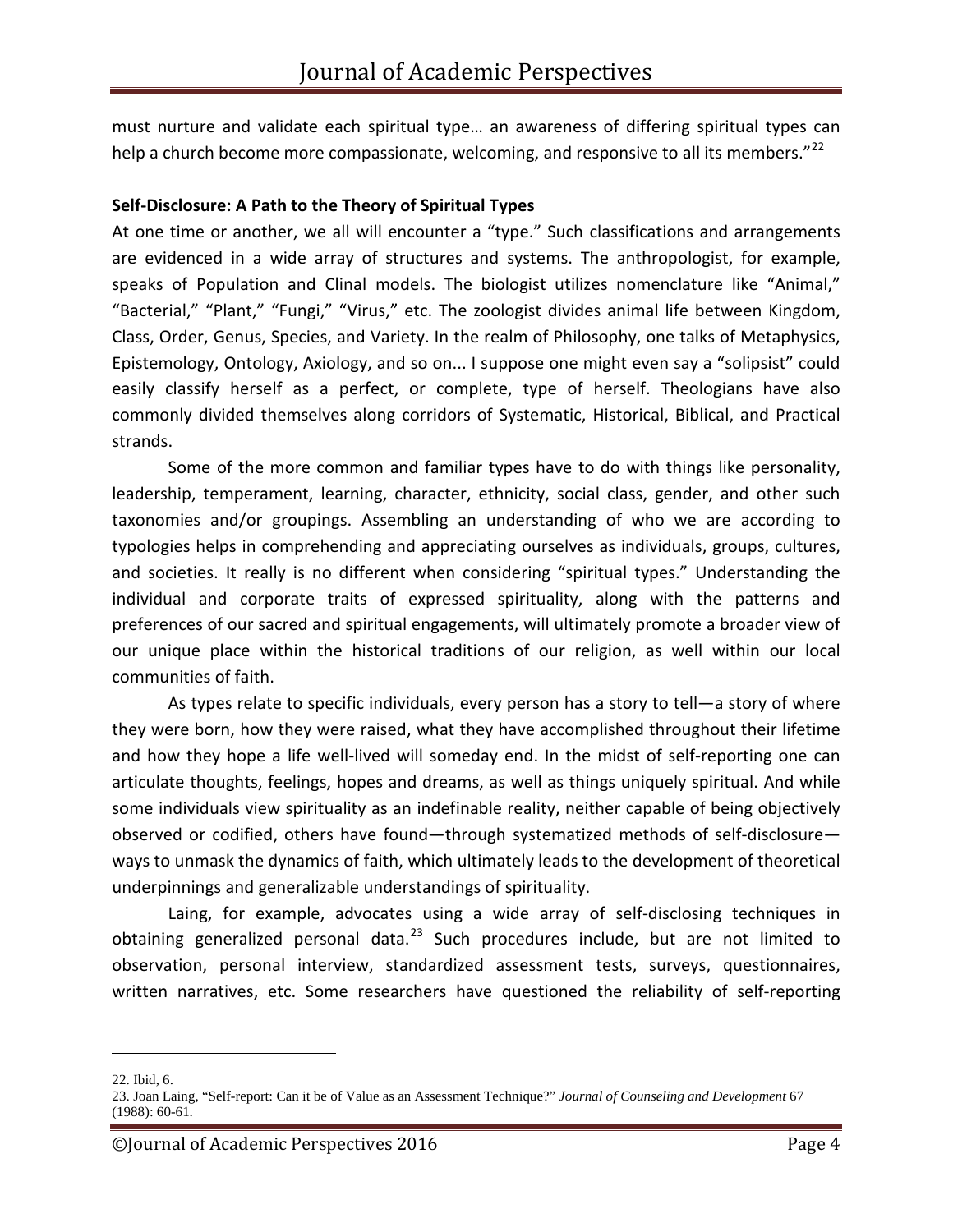techniques,<sup>[24](#page-4-0)</sup> while others have found their uses quite successful.<sup>[25](#page-4-1)</sup> Osberg concluded selfreporting techniques had been successfully used in assessing such things as vocational choice, academic achievement, and psychotherapy outcomes. He further suggests that "the use of direct verbal self-reports… provide a structured means for eliciting clients' self-assessments…" which outperforms other types of reporting tests, such as projective psychological analysis.<sup>[26](#page-4-2)</sup>

When applied to varying types of spirituality, in reality, few people self-report a purely *intellectual* orientation toward God; expressing or demonstrating little or no emotion. Contrastingly, few will solely self-disclose an exclusive *feeling-oriented* projection of his or her faith, one with no cognitive dimensions involved. Throughout Christian history, few individuals have solely behaved as if God is absolutely unapproachable, or correspondingly completely unknowable. Likewise, few in Christian history have claimed relationship *to* and *with* God to be purely approachable and comprehensible. The dynamics of spiritual type theory then aid in understanding and appreciating the wider diversity of spiritual practices and expressions that have occurred throughout history in various traditions of expressed Christian faith.

A caveat at this point: as with anything, rigidly fortifying or "locking" oneself into a particular type of Christian spirituality can lead to excesses, possibly causing potential harm. For example, those who become overly dogmatic in stressing logic and propositional truth to the exclusion of mystery and ineffability are in potential danger of falling into an excessive type of spirituality accentuating rationalism. These excesses are further delineated for each of the spiritual types below.

One key feature noted in the accuracy of self-reporting has to do with participants' confidence in individual accounts of what is reported. In other words, if a person is confident with their story, the data obtained by the investigator(s) verifies the stories are most likely verifiable and usable. If, however, the person is conflicted about their own story, the soundness of their narrative becomes suspect and insupportable. Validity of confidence can thus be measured by "the extent to which a person offers a self-description in a *definitive*, as opposed to a tentative, manner… providing an implicit self-evaluation of the likely accuracy of their judgments."<sup>[27](#page-4-3)</sup>

Investigators have extensively used self-disclosing techniques as a way of observing, analyzing, and evaluating spiritual and religious functioning. Jungmeen, Nesselroad, and Featherman used the self-reporting technique of survey analysis in the form of a four-point

<span id="page-4-0"></span><sup>24.</sup> Norbert Schwarz, "Self-reports: How the Questions Shape the Answers," *American Psychologist* 54 (1999): 93-105.

<span id="page-4-1"></span><sup>25.</sup> See: Kim, Jungmeen, John Nesselroade, David Featherman, and Timothy Salthouse (editor), "The State Component in Selfreported Worldviews and Religious Beliefs of Older Adults: The MacArthur Successful Aging Studies," *Psychology and Aging* 11(1996): 396-407. Timothy Osberg, "Self-report Reconsidered: A Further Look at its Advantages as an Assessment Technique," *Journal of Counseling and Development* 68 (1989): 111-113. & J. C. Ventimiglia, "Significant Others in the Professional Socialization of Catholic Seminarians," *Journal for the Scientific Study of Religion* 17 (1978): 43-52.

<span id="page-4-2"></span><sup>26.</sup> Osberg, "Self-report Reconsidered," 111.

<span id="page-4-3"></span><sup>27.</sup> Ibid, 112 (emphasis added).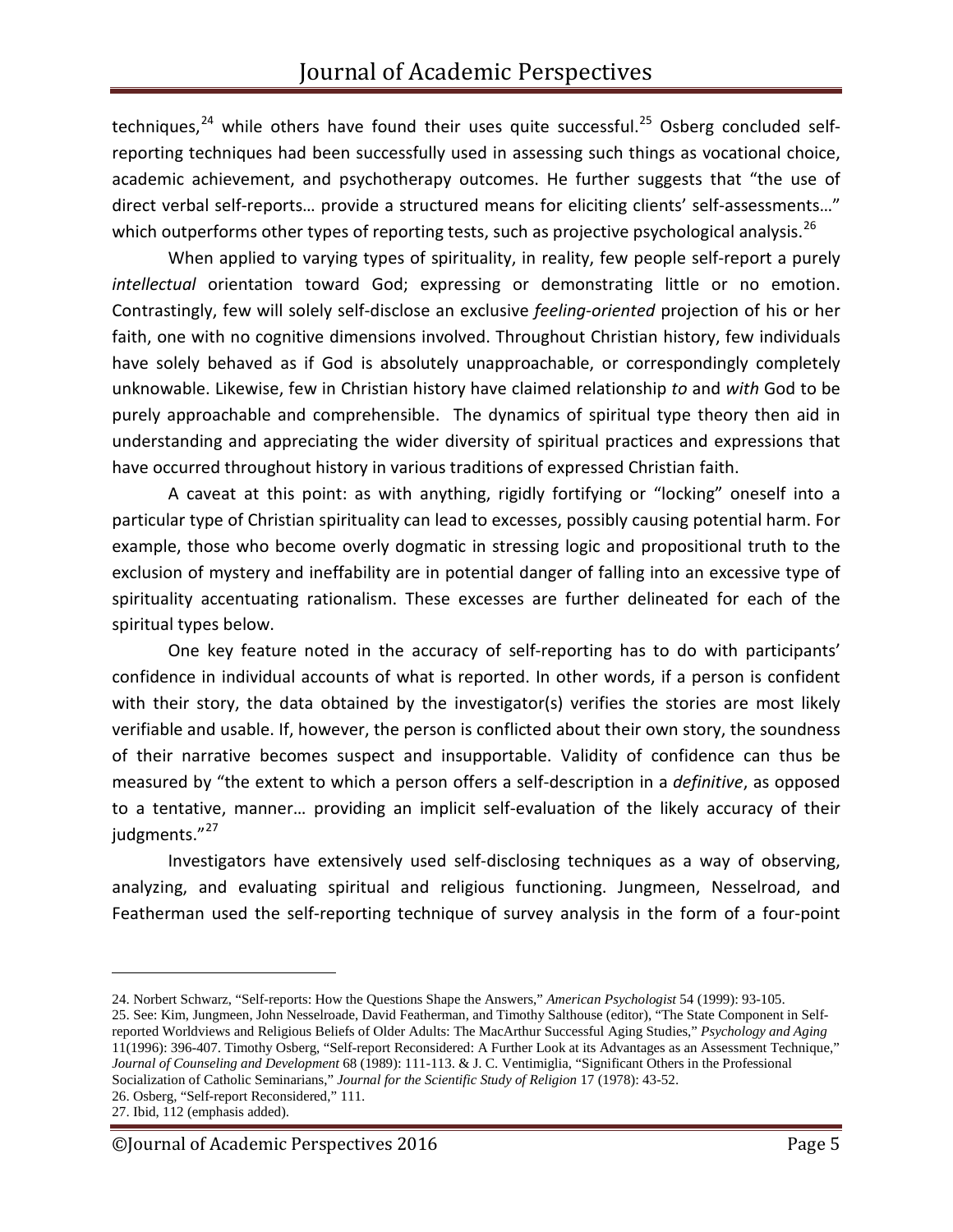Likert-type rating scale to assess the religious beliefs of older adults.<sup>[28](#page-5-0)</sup> Piedmont developed a twenty-four-item "Spiritual Transcendence Scale" (STS) in which spiritual dynamics were precisely investigated, such as: "Universality (a belief in the unity and purpose of life), Prayer Fulfillment (an experienced feeling of joy and contentment that results from prayer and meditations), and Connectedness (a sense of personal responsibility and connection to others)."<sup>[29](#page-5-1)</sup> Goalder, utilizing self-reporting questionnaires, successfully assessed intrinsic and extrinsic motivators in developing a religious typologies theory.<sup>[30](#page-5-2)</sup>

The Enneagram, a renowned and mainstay personality typing system, has been widely used as a way of assessing spirituality through self-reporting.<sup>[31](#page-5-3)</sup> The Enneagram, through a selfdiscovery of nine different personality types, has served as an accommodating method for the study of spirituality for researchers, clergy, and counselors, as well as serving as a practical tool in assisting individuals to better understand patterns and behaviors within their own expressed spirituality. Other such self-disclosure assessment tools have included: the Spiritual Assessment Inventory (SAI), Faith Maturity Scale (FMS), Religious Maturity Scale (RMS), Taylor-Johnson Temperament Analysis (T-JTA), Religious Orientation Scale (ROS), Spiritual Maturity Index (SMI), and the Spiritual Experience Index (SEI)… to name a few.

More specific to the context of this study, faith formation scholars and theorists have dynamically assessed spiritual functioning among individuals and groups within the Christian faith tradition. One such longitudinal study incorporated the use of seven existing self-report questionnaires of faith and spiritual functioning as a way to examine the faith patterns and practices of Protestant Christian college students over their academic careers.<sup>[32](#page-5-4)</sup> Another inquiry used self-reporting techniques to assess professional identity as it relates to significant others in the context of Catholic seminary training.<sup>[33](#page-5-5)</sup> A more recent study effectively utilized a spiritual typological assessing battery, which incorporated individualized narratives, along with forced-choice inventories, in determining patterns and preferences among emerging adults in a Protestant evangelical Christian university context. This study, in particular, found four distinct types of spiritual types emerging along catechetical and specific theologically-oriented determinants unique to Christian faith traditions.<sup>[34](#page-5-6)</sup>

The ultimate goal of spiritual type theory, therein, lies in broadening one's awareness of individualized spirituality, plus developing a growing appreciation for the faith patterns,

<span id="page-5-0"></span><sup>28.</sup> Jungmeen, Et. al, "The State Component."

<span id="page-5-1"></span><sup>29.</sup> Piedmont, "Spiritual Transcendence," 6.

<span id="page-5-2"></span><sup>30.</sup> Goalder, "Christian Development," 169-182.

<span id="page-5-3"></span><sup>31.</sup> See: Renee Baron, and Elizabeth Wagele, *Are You My Type, am I Yours?: Relationships Made Easy through the Enneagram* (San Francisco, CA: Harper, 1995). Maria Beesing, Robert J Nogosek, and Patrick H O'Leary, *The Enneagram: A Journey of Self-discovery* (Denvile, NJ: Dimension Books, Inc., 1984). & Kathleen V. Hurley and Theodore E. Dobson, *What's my Type?* (San Francisco, CA: Harper, 1991).

<span id="page-5-4"></span><sup>32.</sup> Edwards, Et. al. "Assessing Spiritual Functioning."

<span id="page-5-5"></span><sup>33.</sup> Ventimiglia, "Significant Others,"43.

<span id="page-5-6"></span><sup>34.</sup> Samuel E. Baker, "Raised a Teenage Kataphatic: Utilising Spiritual Type Theory in Assessing Catechetical Models of Adolescent Faith Development," *Journal of Youth and Theology* 14 (2015): 45-71.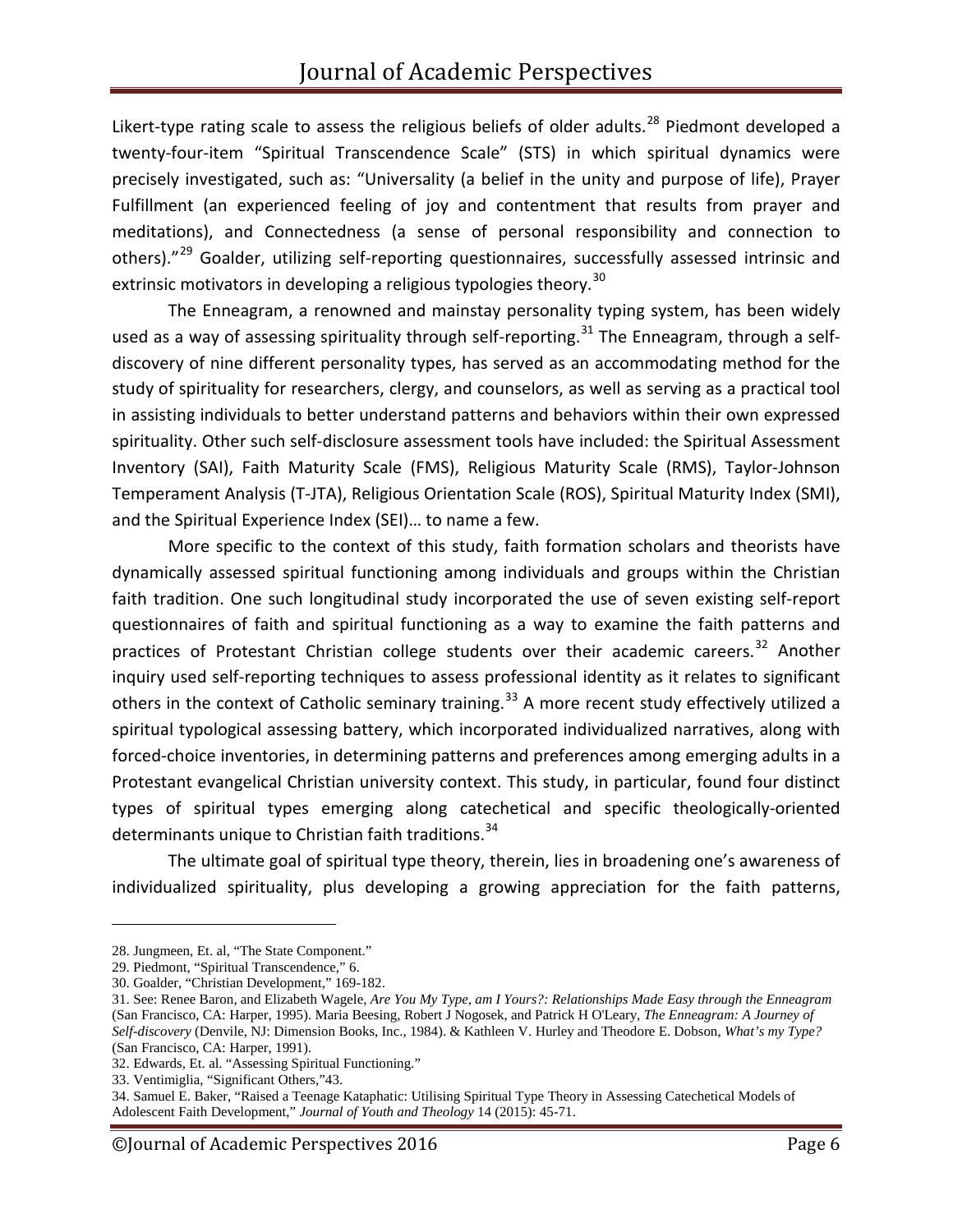preferences and expressions of others. It helps to realize why some people convey faith one way, while others choose a different path. It also endeavors to build a relationship between people of differing types, thereby enhancing greater opportunities for personal growth, mutual respect, and a deeper appreciation for the diversity of faith found in the historical Christian community.

The examples noted above support the notion that self-reporting techniques can be used successfully in the acquisition of data concerning faith and spirituality. For this reason, this study makes use of spiritual type theoretical models and assessing mechanisms for investigating and explaining preference-based representations of Christian spirituality. Spiritual type theory takes advantage of this phenomenological explanation, delineating a concise overview of key concepts characteristic of the Christian faith tradition.

## **The "Circle of Sensibility" and Four Emerging Types**

When spiritual typology schemata have been applied to historical, orthodox Christian faith, researchers have generally found a dividing line between expressions of spirituality over time.<sup>[35](#page-6-0)</sup> Theological disagreement, religio-political posturing, ecclesiastical disparity, and institutionalbound training have only exacerbated the extent of these differences. As a consequence, the sentiment *typically* shared by Protestants, Catholics, and Orthodox Christians alike is that little or no commonality between the groups exists, as far as perceptions of spiritual formation are concerned. Ergo, we have group differences. In many cases, catechetical models have tended to provide the means by which these differences are encouraged and preserved.<sup>[36](#page-6-1)</sup>

For centuries Protestants, Catholics, and Orthodox Christians have tended to reflect their spirituality along the lines of their unique training models. One typically associates the visages of monasticism, asceticism, sacra-traditional liturgy, and High-Church tradition with Orthodox or Catholic forms of spiritual training. On the other hand, emotionally animated, charismatic, extrinsic homiletic and pedagogical models of faith instruction have classically characterized Protestant groups. As students enter the halls of ecclesiastical academies, they soon learn the particular facets of a unique type of spirituality taught to them by their professors.<sup>[37](#page-6-2)</sup> What is accurate, however, for the academy is equally proper for congregants and parishioners as they enter through the doors of their ecclesiastical communities.

In recent decades, scholars, theologians, clergy, clinicians, educators, and researchers alike have considered varying theories related to spirituality; all have developed assessment instruments and constructed models of spirituality to investigate and explain how people have expressed Christian faith throughout history. Urban T. Holmes III, of particular interest,

<span id="page-6-0"></span><sup>35.</sup> See: H. F. Wit (editor), *The Spiritual Path: An Introduction to the Psychology of the Spiritual Traditions* (Pittsburgh, PA: Duquesne University press, 1999). & Greeves, "Nurturing Spirituality."

<span id="page-6-1"></span><sup>36.</sup> Greeves, "Nurturing Spirituality," 7. & Holmes, *A History of Christian Spirituality*, 4-5.

<span id="page-6-2"></span><sup>37.</sup> See: Edwards, Et. al., "Assessing Spiritual Functioning." & Schneiders, "Spirituality in the Academy."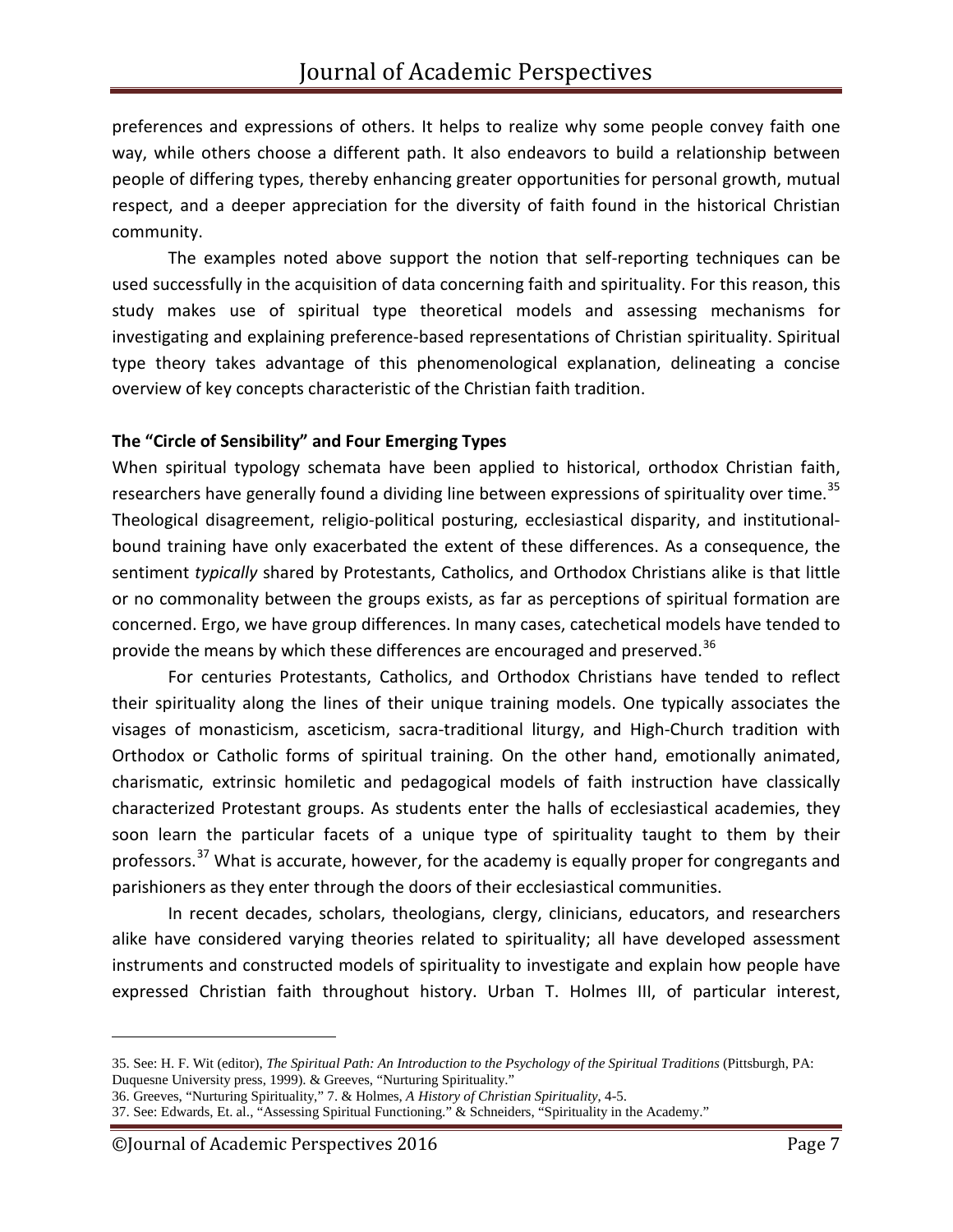espouses a specific phenomenological model of spirituality, delineating a concise overview of key concepts characteristic of Eastern and Western Christian faith traditions.<sup>[38](#page-7-0)</sup> Using a twoscaled model referred to as the "Circle of Sensibility," Holmes provides a user-friendly model of understanding Christian spirituality, which is represented diagrammatically along horizontal and vertical axes, (see Figure 1). According to Holmes, "sensibility," "Defines for us that sensitivity to the ambiguity of styles… and the possibilities for a creative dialogue within the person and within the community as it seeks to understand the experience of God and its meaning for our world."<sup>[39](#page-7-1)</sup> Or as Ware notes, "[the Circle of Sensibility] provides a tool and a method by which to conceptualize and name spiritual experience within a basic framework."[40](#page-7-2)



<span id="page-7-0"></span><sup>38.</sup> Holmes. *A History of Christian Spirituality*.

<span id="page-7-1"></span><sup>39.</sup> Ibid, 5.

<span id="page-7-2"></span><sup>40.</sup> Ware, *Discover*, 7.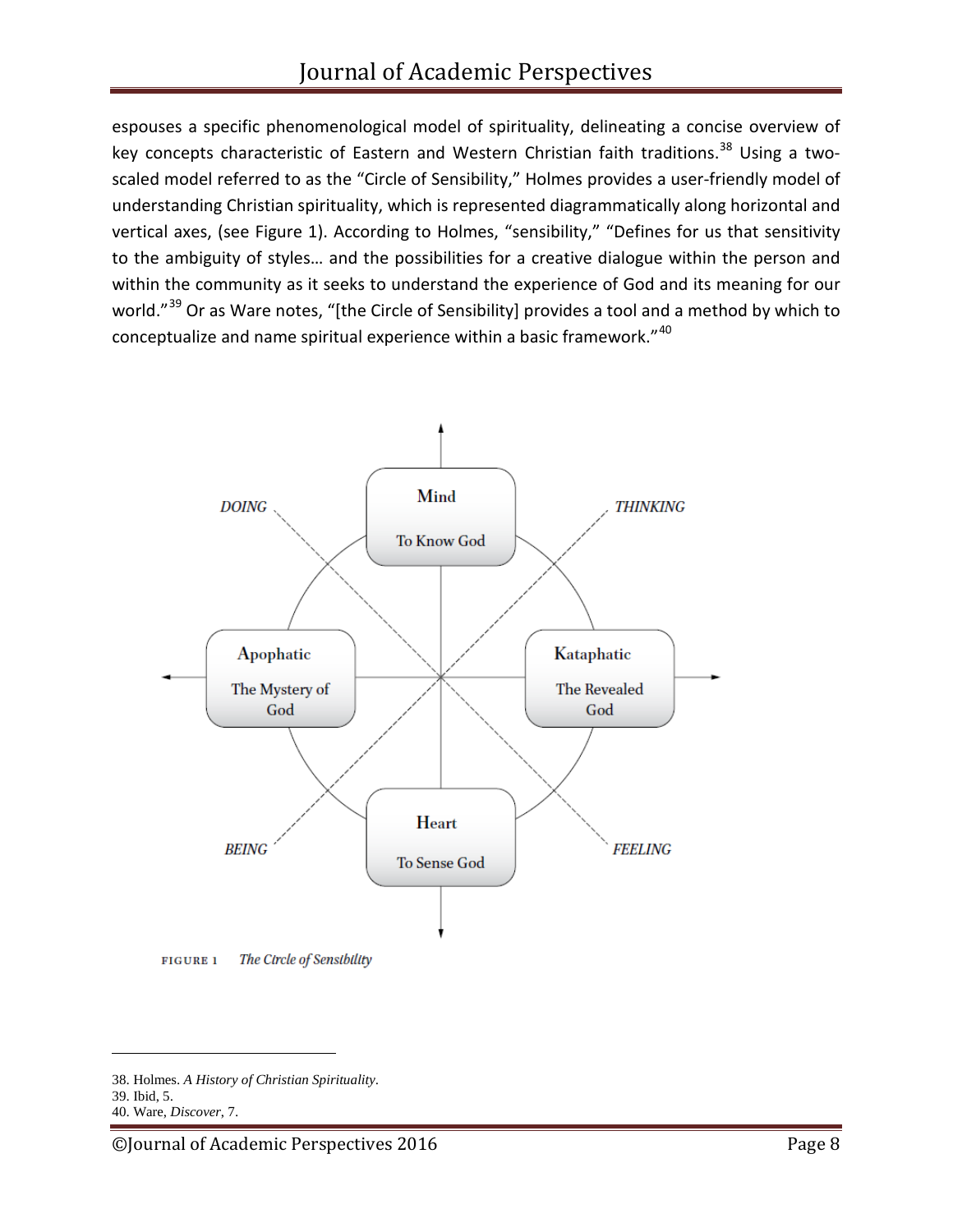Spiritual type theorists maintain that within the Circle of Sensibility it is possible to locate almost every Christian type of spirituality.<sup>[41](#page-8-0)</sup> Healey exactly asserts, "These two scales, the kataphatic/apophatic and the speculative/affective can be variously joined so as to bring out differences and contrasts between schools, writers, and trends."<sup>[42](#page-8-1)</sup>

By way of definition, the terms "apophatic" and "kataphatic" come from the Greek language, meaning *negation* and *affirmation* respectively. As Hosmer explains, "*Apophasis* is used by the Pseudo-Dionysius in the fifth century to describe the *via negativa* as a way of describing God… *kataphatic* to describe an affirmative theology, which asserts that God is omniscient, omnipotent, good, Lord, etc."<sup>[43](#page-8-2)</sup> Healy extends these definitions by asserting:

The *apophatic* way is that of darkness, emptiness, and the negation of images… and the *kataphatic* is generally referred to as the way of light. It advocates the use of images and various aspects of created reality in speaking about one's relationship and union with  $God.<sup>44</sup>$  $God.<sup>44</sup>$  $God.<sup>44</sup>$ 

Apophatic and kataphatic expressions of faith have long been understood in Christian history and traditions as two spiritually expressive ways of relating to God. While kataphaticism tends to make use of symbols and images in theological understanding "…apophatacism is… an attitude of mind which refuses to form concepts about God."<sup>[45](#page-8-4)</sup> Holmes acknowledges, "In each age, and often in each individual, the experience of God is thematizied [sic] by certain key images. These images represent both the way to openness before God and the result of the experience of God."<sup>[46](#page-8-5)</sup>

Kataphatic spirituality, or the *via affirmative* (the way of affirmation)*,* then describes the revealed God. The kataphatic makes use of words, symbols, and images to relate to and describe God. The kataphatic advocates using metaphors, anthropomorphisms, and anthropopathisms in speaking about one's relationship and union with God. Kataphaticism, "…underscores that God Himself has had a history and that the way to Him is through that history."[47](#page-8-6) At the other end of the horizontal axis is the apophatic way, or the *via negativa* (the way of negation), a type of spirituality descriptive of the mystery of God. The apophatic seeks to understand and relate to God through silence, going beyond images and words to mystical union. The apophatic way is one of darkness, emptiness, and the negation of images. Apophaticism, "…underscores in an unusually powerful way that the human heart is satisfied by nothing other than God."<sup>[48](#page-8-7)</sup> Apophaticism, "Points to the ever-greater God, a God greater than

<span id="page-8-0"></span><sup>41.</sup> Paul Bosch, "I Was a Teenage Kataphatic."

<span id="page-8-1"></span><sup>42.</sup> Healey, *Christian Spirituality*, xiii.

<span id="page-8-2"></span><sup>43.</sup> Hosmer, "Current Literature," 427 (emphasis in original).

<span id="page-8-3"></span><sup>44.</sup> Healy, *Christian Spirituality*, xiv.

<span id="page-8-4"></span><sup>45.</sup> Verna Harrison, "The Relationship Between Apophatic and Kataphatic Theology," *Pro Ecclesia* 4 (1995): 318.

<span id="page-8-5"></span><sup>46.</sup> Holmes, *A History of Christian Spirituality*, 10.

<span id="page-8-6"></span><sup>47.</sup> H. D. Egan, "Christian Apophatic and Kataphatic Mysticisms," *Theological Studies* 39 (1978): 424.

<span id="page-8-7"></span><sup>48.</sup> Ibid, 422.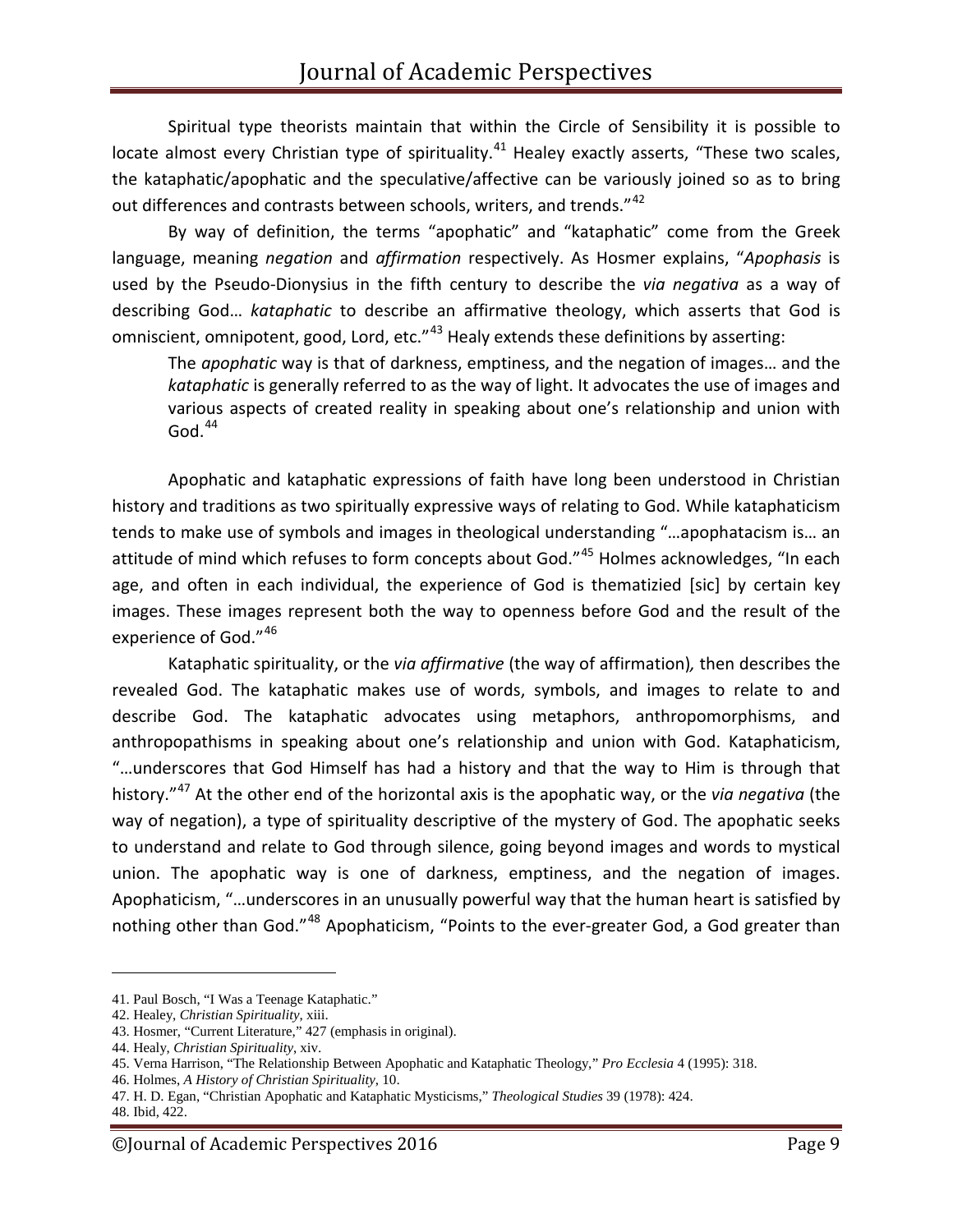our hearts, the ineffable, the Nameless, utter Mystery, who can be loved only because he has first loved us."<sup>[49](#page-9-0)</sup>

The vertical (North/South) axis represents the *mind* and *heart* scale. At one end of the axis is an illumination of the mind, a thinking, cognitive, intellectual-oriented type of spirituality. The other end of the vertical axis is an illumination of the heart type of spirituality, which focuses on feeling, sensation, and emotion.

Those who speak of apophatic and kataphatic understandings of spirituality view these two inseparable concepts like "partners in a dance."<sup>[50](#page-9-1)</sup> Others maintain it is important to preserve a balance between the apophatic and kataphatic approaches.<sup>[51](#page-9-2)</sup> In general, researchers contended that within the Circle of Sensibility people respond to the presence of God, either positively or negatively, in the spiritual life.<sup>[52](#page-9-3)</sup> Schaff, commenting further on the Pseudo-Dionysian understanding of apophatic and kataphatic theology writes:

The former [apophatic] descends from the infinite God, as the unity of all names, to the finite and manifold; the latter [kataphatic] ascends from the finite and manifold to God, until it reaches that height of sublimity where it becomes completely passive, its voice is tilled, and man is united with the nameless, unspeakable, super-essential Being of Beings.<sup>[53](#page-9-4)</sup>

In theological treatise, kataphaticism has been associated with the field of *positive* theology, while apophaticism has been associated with the discipline of *negative* theology.<sup>[54](#page-9-5)</sup> By way of illustration, two classic works have typified the apophatic and kataphatic Christian traditions of theology and practice: On the apophatic side of the scale, the fourteenth-century devotional classic *The Cloud of Unknowing*, whose author remains unknown, provides an excellent example of apophatic thought. The *Cloud,* "Urges forgetting and unknowing in the service of a blind, silent love beyond all images, thoughts, and feelings—a love which gradually purifies, illuminates and unites the contemplative to the Source of this love."<sup>[55](#page-9-6)</sup> On the kataphatic end of the spectrum the *Spiritual Exercises* of Ignatius of Loyola, written in the sixteenth-century, presents a highly structured symbolic-image oriented approach to spirituality that continues to the present.

There are equally strong arguments to consider within all types of expressed spirituality. For the apophatic:

<span id="page-9-0"></span><sup>49.</sup> Ibid, 422.

<span id="page-9-1"></span><sup>50.</sup> Hosmer, "Current Literature," 441.

<span id="page-9-2"></span><sup>51.</sup> Harrison, "The Relationship," 320.

<span id="page-9-3"></span><sup>52.</sup> Holmes, *A History of Christian Spirituality*, 157.

<span id="page-9-4"></span><sup>53.</sup> Philip Schaff, *History of the Christian Church*, Computer Software, V. 5 (Oak Harbor, WA: Logos Research Systems, Inc., 1997), 4.

<span id="page-9-5"></span><sup>54.</sup> See: Roger Olson, *The Story of Christian Theology: Twenty Centuries of Tradition & Reform* (Downers Grove, IL: InterVarstiy, 1999) & Ralph Martin and Peter Davids, Eds., *Dictionary of the Later New Testament & Its Developments* (Downers Grove, IL: InterVarstiy, 1997).

<span id="page-9-6"></span><sup>55.</sup> Egan, "Christian Apophatic and Kataphatic Mysticisms," 413.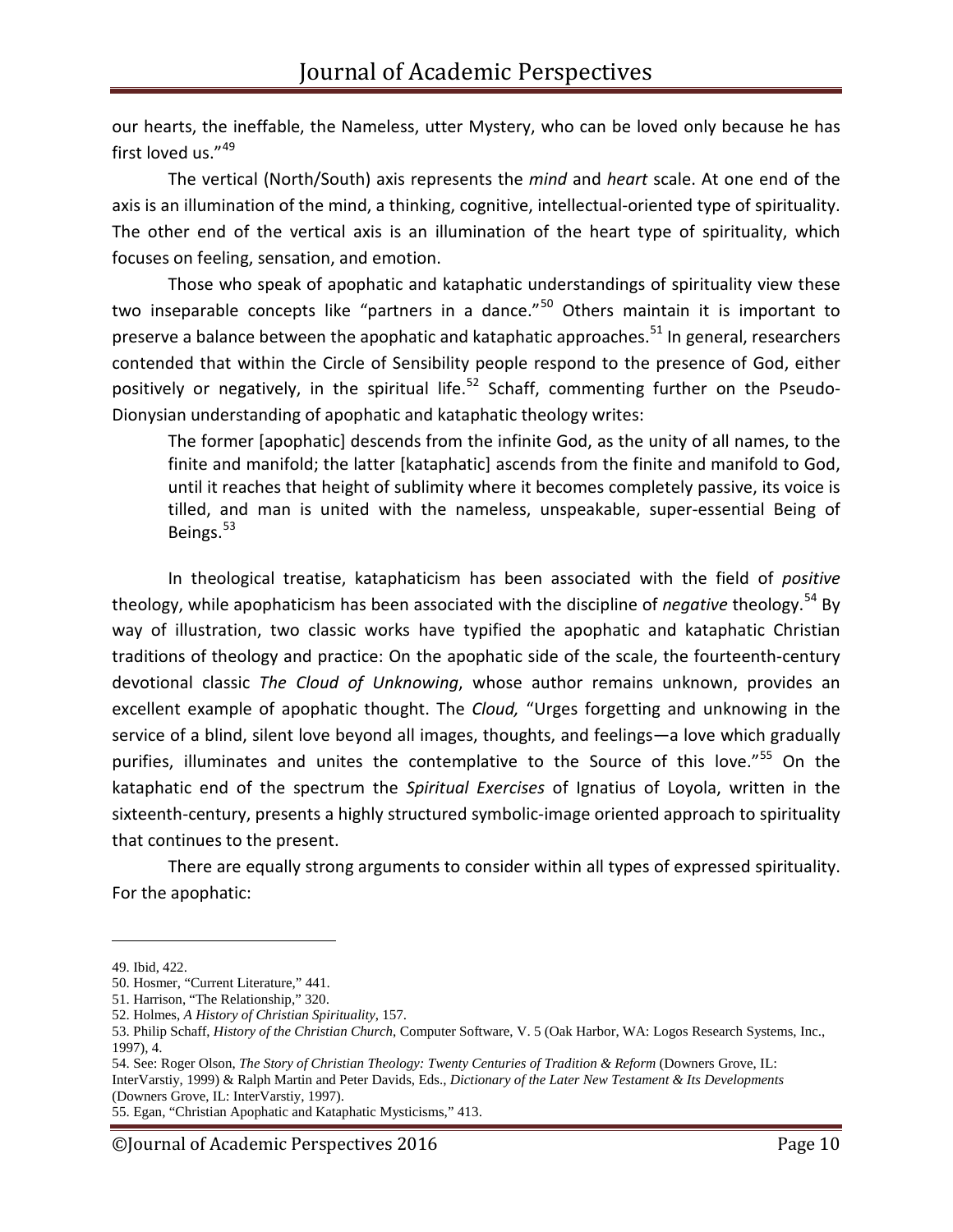- Apophaticism emphasizes in an unusually powerful way that the human heart is satisfied by nothing other than God.
- Apophaticism also points to the incomprehensible God, a God greater than our hearts, the ineffable, the Nameless, utter Mystery, Who can be loved only because He has first loved us.
- Apophaticism offers a more Trinitarian-centered spirituality to correct certain Christological and Pneumatological imbalances.
- The strengths of the kataphatic side are:
- Kataphaticism emphasizes that God Himself has had a history and that the way to Him is through that history.
- Kataphaticism stresses the incarnational dimensions of mysticism that Christian faith is inextricably bound to the Jesus of history and the very special events of His life in human history.
- Kataphaticism offers way of engagement most in line with God's gradual Selfrevelation of His being, personality, and attributes.

It should be noted, however, researchers who employ a typological understanding of spirituality also speak of "excesses" within each of the four expressed types of spirituality.<sup>[56](#page-10-0)</sup> Westerhoff, in particular, defines an excess as a "heresy," that is "a truth that has gone too far, that has denied its counter truth."<sup>[57](#page-10-1)</sup> By way of example, the kataphatic mind type will posit and excess in *thinking*, or rationalism, when an unbalanced concern for right thinking ultimately leads to dogmatism. Or, "…an over-concentration upon the cognitive and analytical powers of the mind to the exclusion of the cultivation of feeling and sensuality."<sup>[58](#page-10-2)</sup>

Each of the three remaining types uniquely exhibits excesses as well. The Kataphatic/Heart (K/H) excess, for example, is focused on *feeling*, an excessive concern for right feelings leading to emotionalism; or, "the confusion of subjective superficial feelings with theology." [59](#page-10-3) The Apophatic/Heart (A/H) excess is focused on accentuating a *being* type of spirituality, where an excessive concern for right interior experience drives one to escapism and/or asceticism; or, "a retreat from responsibility into passivity."<sup>[60](#page-10-4)</sup> And the Apophatic/Mind (A/M) excess is demonstrated through disproportionate concern with *doing*, or encratism, an extreme concern for right behavior leading to social and moral action; or, "the overdoing of ascetical discipline and mortification."<sup>[61](#page-10-5)</sup>

<span id="page-10-0"></span><sup>56.</sup> See: Holmes, Sager, Ware, and Westerhoff.

<span id="page-10-1"></span><sup>57.</sup> Westerhoff, *Spiritual Life*, 54-55.

<span id="page-10-2"></span><sup>58.</sup> Hosmer, "Current Literature,"427.

<span id="page-10-3"></span><sup>59.</sup> Holmes, *A History of Christian Spirituality*, 9.

<span id="page-10-4"></span><sup>60.</sup> Hosmer, "Current Literature,"427.

<span id="page-10-5"></span><sup>61.</sup> Ibid, 427.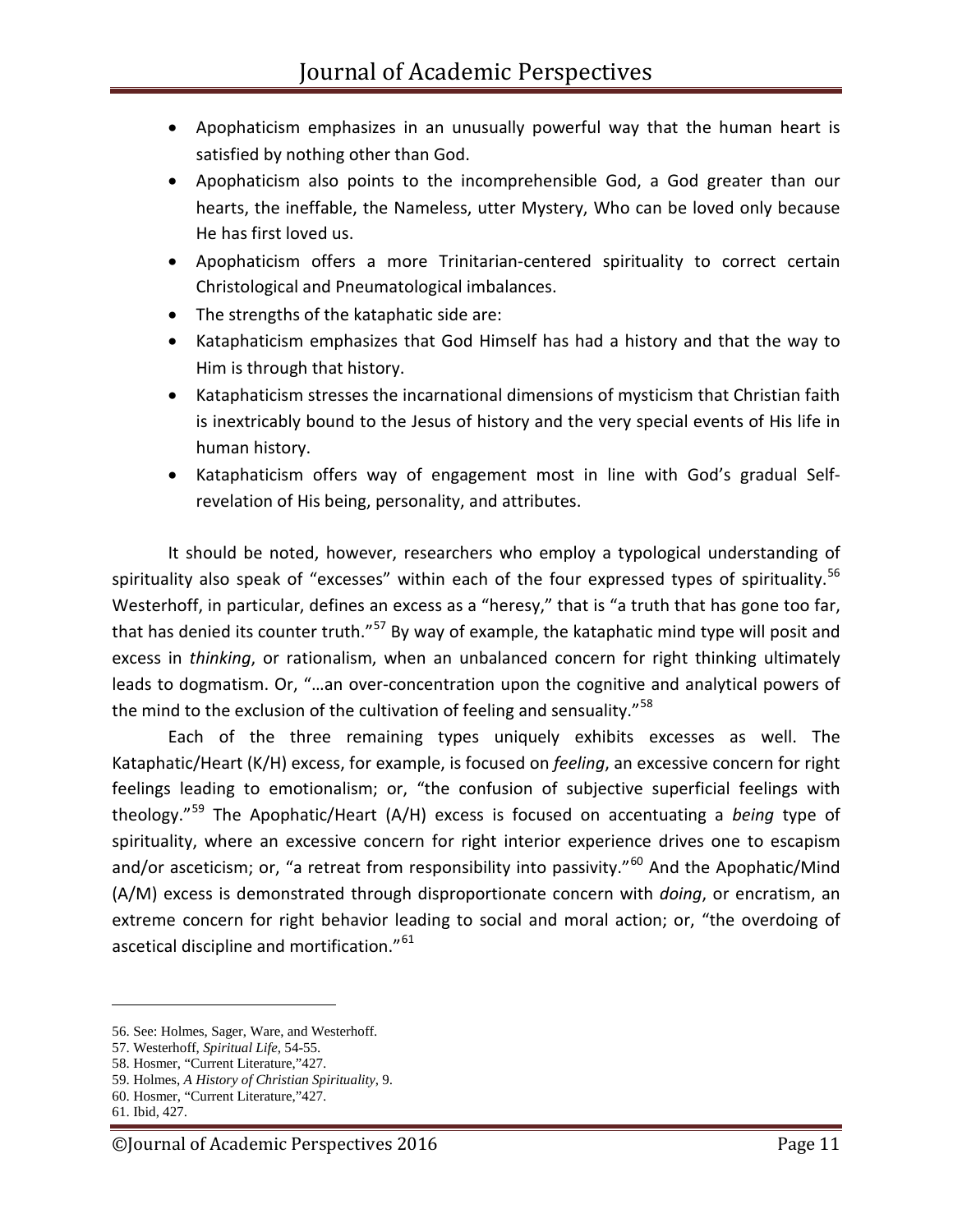In order to create a proper balance between the extremes, and in order to avoid the trappings of any one particular excess, each spiritual type must be held in tension with its diagonally corresponding opposite. For example, K/M spiritual types must seek to balance themselves against A/H types, and A/H with K/M types, conversely. K/H spiritual types must seek to balance themselves against A/M types, and A/M with K/H types. These "tensions" may be properly held in the context of one's own family, corporate worship experiences, or individual encounters with those included in the universal body of believers.

In keeping with this idea of creating a proper balance between the extremes of each spiritual type, Hosmer suggests four healthy ways in which the spirituality of each type can be cultivated. Specifically:

For *apophatic-speculative* it is a healthy *asceticism* which leads to wholeness of life and to a spirit of sacrifice. For *apophatic-affective* spirituality, it is *contemplative prayer*. For the *kataphatic-speculative,* it is *meditation* and the theological understanding of the spiritual life, and for the *kataphatic-affective,* it is *devotion* or true piety. [62](#page-11-0)

In more general terms, Harrison eludes to a healthy and balanced perspective by stating:

Concepts are to be examined in light of their presuppositions and implications, and metaphors are to be read within the nexus of related metaphors and their uses in the church's practice. In this way, the coherence and truthfulness of kataphatic theology are preserved, and many doors are opened into the apophatic.<sup>[63](#page-11-1)</sup>

Some have suggested apophatic, and kataphatic expressions of spiritually should be viewed as a means to an end. Specifically, "A kataphatic means, an indirect way of knowing in which our relationship with God *is* mediated, and an apophatic *means*, a direct way of knowing, in which our relationship with God is not mediated."<sup>[64](#page-11-2)</sup> King agrees with a mean-ends analysis by stating, "… negation in religion is never absolute or final, indulged in simply for its own sake and without positive counterpart."<sup>[65](#page-11-3)</sup> In providing a balanced perspective, both apophatic and kataphatic traditions should be equally viewed as authentic, orthodox ways in the mystical journey. "There is no permanent resting place; no one has captured the ineffable God in his or her formulae; perfection lies in the desire for God, not in the accomplishment of the union."<sup>[66](#page-11-4)</sup>

#### **Conclusion and Recommendations**

In assessing individual preferences within spiritual typologies, researchers and practitioners alike have applied the Circle of Sensibility model to collecting, analyzing, and interpreting a wide variety of data. In practical ecclesiastical terms, some have applied the dynamics of the

<span id="page-11-0"></span><sup>62.</sup> Ibid, 428 (emphases in original).

<span id="page-11-1"></span><sup>63.</sup> Harrison, "The Relationship," 332.

<span id="page-11-2"></span><sup>64.</sup> Westerhoff, *Spiritual Life*, 53.

<span id="page-11-3"></span><sup>65.</sup> W. King, "Negation as a Religious Category," *Journal of Religion* 37 (1957): 112.

<span id="page-11-4"></span><sup>66.</sup> Holmes, *A History of Christian Spirituality*, 158.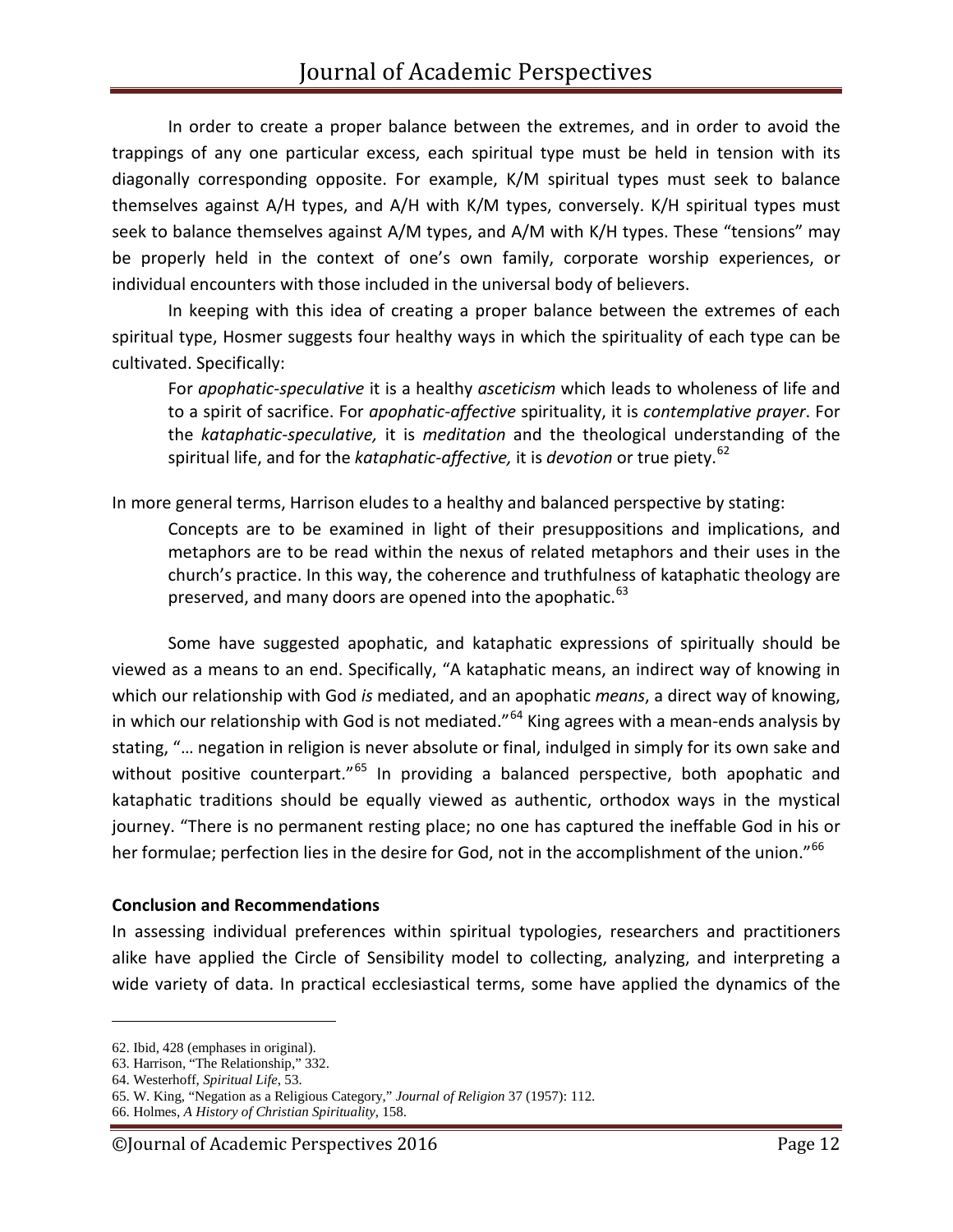Circle of Sensibility spiritual typologies model in helping church leaders understand dynamics endemic to church body-life.<sup>[67](#page-12-0)</sup> Greeves, also in this way, employed spiritual type theory in the successful training of church lay-leaders. $^{68}$  $^{68}$  $^{68}$  Others have used the Circle of Sensibility model successfully in assessing preferred spiritual types in Lutheran, Anglican, and Roman Catholic faith formation.<sup>[69](#page-12-2)</sup> Lee successfully investigated the differences between spirituality types and learning styles of pastors, seminary staff, and students through a correlation-analysis study.<sup>[70](#page-12-3)</sup> Baker utilized Circle of Sensibility typologies in assessing catechetical models of theological and religious training both within higher education and post-graduate seminary training.<sup>[71](#page-12-4)</sup>

Spiritual type theorists have also compared and contrasted spiritual type theory against other types. Hosmer, for example, compared apophatic and kataphatic spiritual types to general personality types associated with Jungian psychology. He reported in general terms, "The introvert tends to receive energy from outside and consolidate it within, while for the extravert attention flows out to objects and people and stimulates action upon the environment."<sup>[72](#page-12-5)</sup> When specifically comparing and contrasting introvert and extravert Jungian personality types to apophatic and kataphatic types, Hosmer remarks, "Apophatic spirituality, on the whole, is preferred by the introvert and kataphatic by the extravert."<sup>[73](#page-12-6)</sup>

Westerhoff, also in comparing the four spiritual types to Jungian personality types, makes the following distinctions: "There are four categories available: T [thinking], S [sensing], N [intuitive], and F [feeling]. The schools of spirituality and personality types look like this: speculative-apophatic =  $T$ , speculative-kataphatic =  $S$ , affective-apophatic =  $N$ , and affectivekataphatic =  $F''^{74}$  $F''^{74}$  $F''^{74}$ 

Utilizing spiritual type theory in assessing individual preferences and proclivities in expressed spirituality has many benefits. As Ware points out, "Once we have found where we fall within the total circle, we then have opportunity to grow by 1) acknowledging and strengthening our present gifts, 2) growing toward our opposite quadrant, and 3) appreciating more perceptively the quadrants on either side of our dominant type."<sup>[75](#page-12-8)</sup> A few other benefits worth noting are:

• Spiritual typologies enlighten us about personal preferences and attributes.

<span id="page-12-0"></span><sup>67.</sup> Martha Ainsworth, "What is Your Spiritual Type?" *Metanoia.org* (2002). Accessed October 17, 2013. http://www. metanoia.org/martha/writing/spiritualtype.htm.

<span id="page-12-1"></span><sup>68.</sup> Greeves. "Nurturing Spirituality in the Local Church."

<span id="page-12-2"></span><sup>69.</sup> Bosch. "I Was a Teenage Kataphatic."

<span id="page-12-3"></span><sup>70.</sup> Y.W. Lee, "Relationship Between Spirituality Types and Learning Styles," (adaptation of a presentation given at the 19th Annual Meeting of the North American Professors of Christian Education , San Diego, CA, October, 1999).

<span id="page-12-4"></span><sup>71.</sup> Baker, "Raised a Teenage Kataphatic." & Samuel E. Baker, "Apophatic & Kataphatic Spiritual Types: A Descriptive Comparison of the Similarities & Differences Between Protestant & Catholic Seminarians' Spirituality" (EdD diss., George Fox University, 2003).

<span id="page-12-5"></span><sup>72.</sup> Hosmer, "Current Literature,"440.

<span id="page-12-6"></span><sup>73.</sup> Ibid, 440.

<span id="page-12-7"></span><sup>74.</sup> Westerhoff, *Spiritual Life*, 61.

<span id="page-12-8"></span><sup>75.</sup> Ware, *Discover*, 44-45.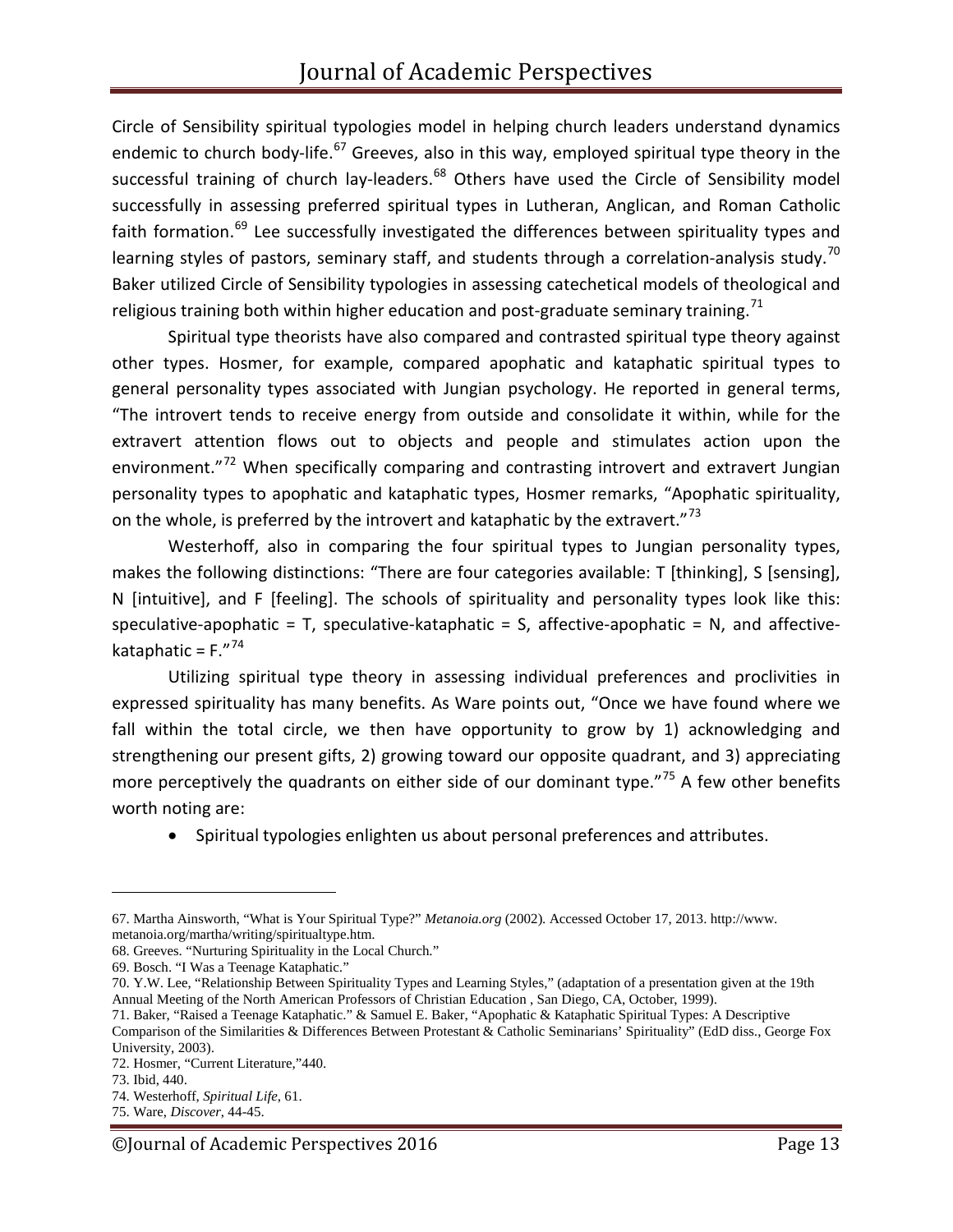- Spiritual typologies help identify weaknesses and prejudices, while encouraging balance for spiritual health.
- Spiritual typologies encourage interaction with opposite types for the sake of personal growth.
- Knowing one's spiritual type aids in the development of natural gifts and talents.
- Learning about opposite types helps one understand the broader diversity of those in the community of faith.
- Recognizing other types helps in understanding spiritual writings.
- One of the most important functions of the typologies, "…lies in its power to point each one of us to the place of encounter with our opposite and call us to an interaction which is painful, risking, and costing, but supremely fruitful. Encounter with the other, with the opposite, is the place of love."<sup>[76](#page-13-0)</sup>

Thus, through a comprehensive understanding of spiritual typologies, differences and similarities between believers—both past and present—within the Christian faith can be observed and considered. It becomes imperative to the overall goal of understanding the broader context of Christian spirituality that both individuals and groups be made aware of their similarities as well as their differences. In this way, a basic understanding of spiritual types enhances our understanding of faith. When individuals realize their own unique faith-expressed tendencies, they gain more wisdom into their own path of spiritual growth and perhaps, too, the paths of others.

# **Works Cited**

- Ainsworth, Martha. "What is Your Spiritual Type?" *Metanoia.org* (2002). Accessed October 17, 2013. http://www. metanoia.org/martha/writing/spiritualtype.htm
- Baker, Samuel E. "Raised a eenage Kataphatic: Utilising Spiritual Type Theory in Assessing Catechetical Models of Adolescent Faith Development." *Journal of Youth and Theology* 14 (2015): 45-71.

\_\_\_\_\_\_\_\_\_\_. "Apophatic & Kataphatic Spiritual Types: A Descriptive Comparison of the Similarities & Differences Between Protestant & Catholic Seminarians' Spirituality." EdD diss., George Fox University, 2003.

- Baron, Renee., and Wagele, Elizabeth. *Are You My Type, am I Yours?: Relationships Made Easy through the Enneagram*. San Francisco, CA: Harper, 1995.
- Beesing, Maria., Nogosek, Robert J., and O'Leary, Patrick H. *The Enneagram: A Journey of Selfdiscovery*. Denvile, NJ: Dimension Books, Inc., 1984.
- Bloesch, Donald. *Spirituality Old & New: Recovering Authentic Spiritual Life*. Downers Grove, IL: InterVarsity Academic, 2007.

<span id="page-13-0"></span><sup>76.</sup> Hosmer, "Current Literature,"440.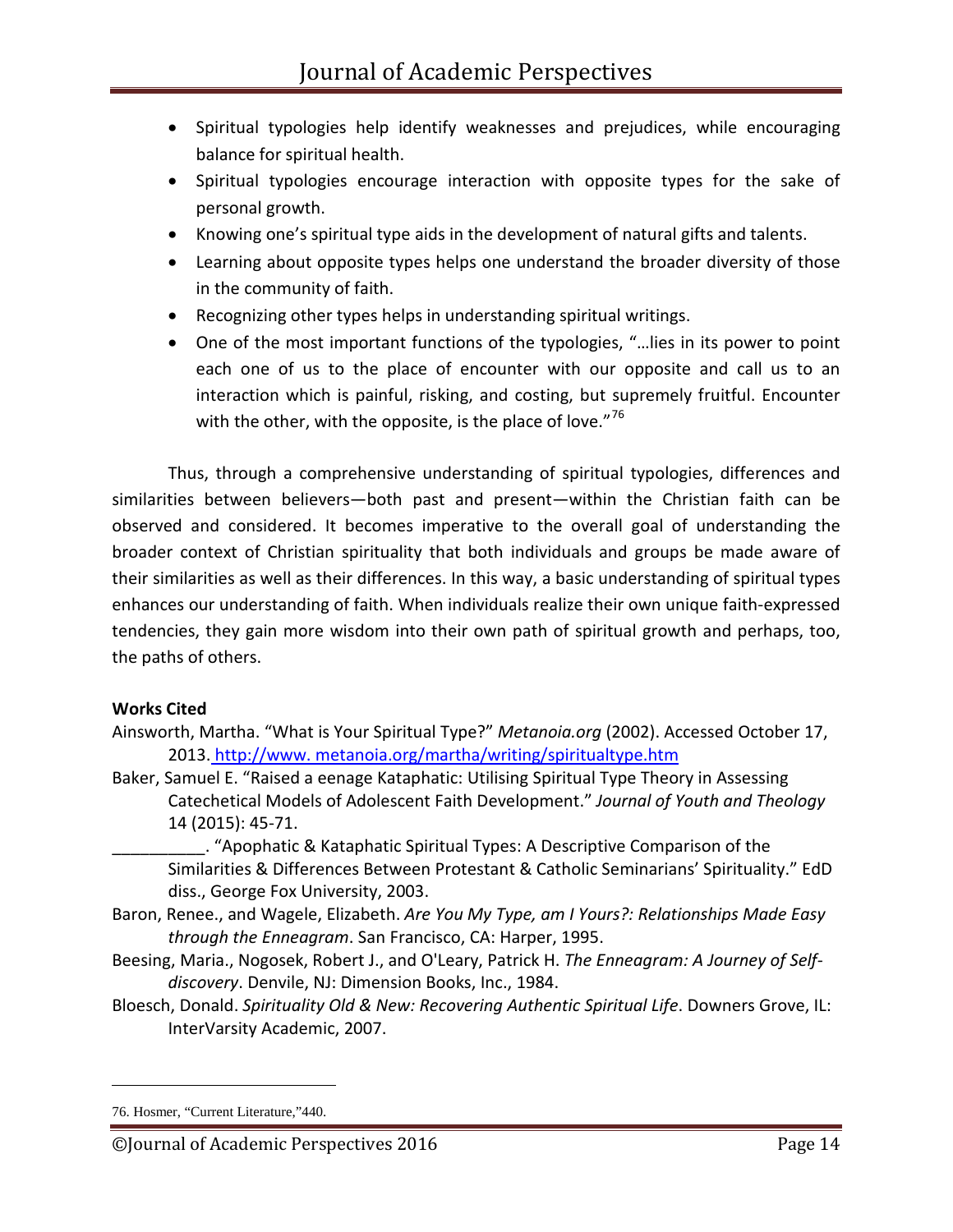\_\_\_\_\_\_\_\_\_\_. "Is Spirituality Enough? Differing Models for Living," in *Roman Catholicism: Evangelical Protestants Analyze what Divides and Unites Us*, edited by John Armstrong 143-160. Chicago, IL: Moody Press, 1994.

- Boa, Kenneth. *Conformed to His Image: Biblical and Practical Approaches to Spiritual Formation*. Grand Rapids, MI: Zondervan, 2001.
- Edwards, K., Slater, W., Hall, T., Oda, A., and Eck, B. "Assessing Spiritual Functioning Among Christian College Students." Paper presented at the convention of the American Psychological Association, San Francisco, CA, August 24, 2001.
- Egan, H. D. "Christian Apophatic and Kataphatic Mysticisms." *Theological Studies* 39 (1978): 399-426.
- Goalder, James. "Christian Development and Religious Typologies: A Proposed Theory and Tests of its Validity." *Dissertation Abstracts International*, 51 (07B), 354B (1990). (UMI No. 9025879).
- Greeves, Trish. "Nurturing Spirituality in the Local Church." *Clergy Journal* 78 (2002): 5-7.
- Harrison, Verna. "The Relationship Between Apophatic and Kataphatic Theology." *Pro Ecclesia* 4 (1995): 318-332.
- Healey, Charles. *Christian Spirituality: An Introduction to the Heritage*. Staten Island, NY: Alba House, 1999.
- Holmes, Urban T. *A History of Christian Spirituality: An Analytical Introduction*. Harrisburg, PA: Morehouse Publishing, 2002.
- Hosmer, Richard. "Current Literature in Christian Spirituality." *Anglican Theological Review* 66 (1984): 423-441.
- Hurley, Kathleen V., and Dobson, Theodore E. *What's my Type?* San Francisco, CA: Harper, 1991.
- Jungmeen, Kim., et al. "The State Component in Self-reported Worldviews and Religious Beliefs of Older Adults: The MacArthur Successful Aging Studies." *Psychology and Aging*  11(1996): 396-407.
- Kinerk, E. "Toward a Method for the Study of Spirituality." *Review for Religious 40* (1981): 3-19.
- King, W. "Negation as a Religious Category." *Journal of Religion* 37 (1957): 105-118.
- Laing, Joan. "Self-report: Can it be of Value as an Assessment Technique?" *Journal of Counseling and Development* 67 (1988): 60-61.
- Lee, Y.W. "Relationship Between Spirituality Types and Learning Styles," Adaptation of a presentation given at the  $19<sup>th</sup>$  Annual Meeting of the North American Professors of Christian Education , San Diego, CA, October, 1999.
- Magill, Frank and McGreal, Ian. *Christian Spirituality: The Essential Guide to the Most Influential Spiritual Writings of the Christian Tradition.* San Francisco, CA: Harper & Row, 1988.
- Martin, Ralph., and Davids, Peter. Eds. *Dictionary of the Later New Testament & Its Developments*. Downers Grove, IL: InterVarstiy, 1997.
- Olson, Roger. *The Story of Christian Theology: Twenty Centuries of Tradition & Reform*. Downers Grove, IL: InterVarsity, 1999.
- Osberg, Timothy. "Self-report Reconsidered: A Further Look at its Advantages as an Assessment Technique." *Journal of Counseling and Development* 68 (1989): 111-113.
- Pew Research Center, "U.S. Public Becoming Less Religious." Accessed November 15, 2015, <http://www.pewforum.org/2015/11/03/u-s-public-becoming-less-religious/>